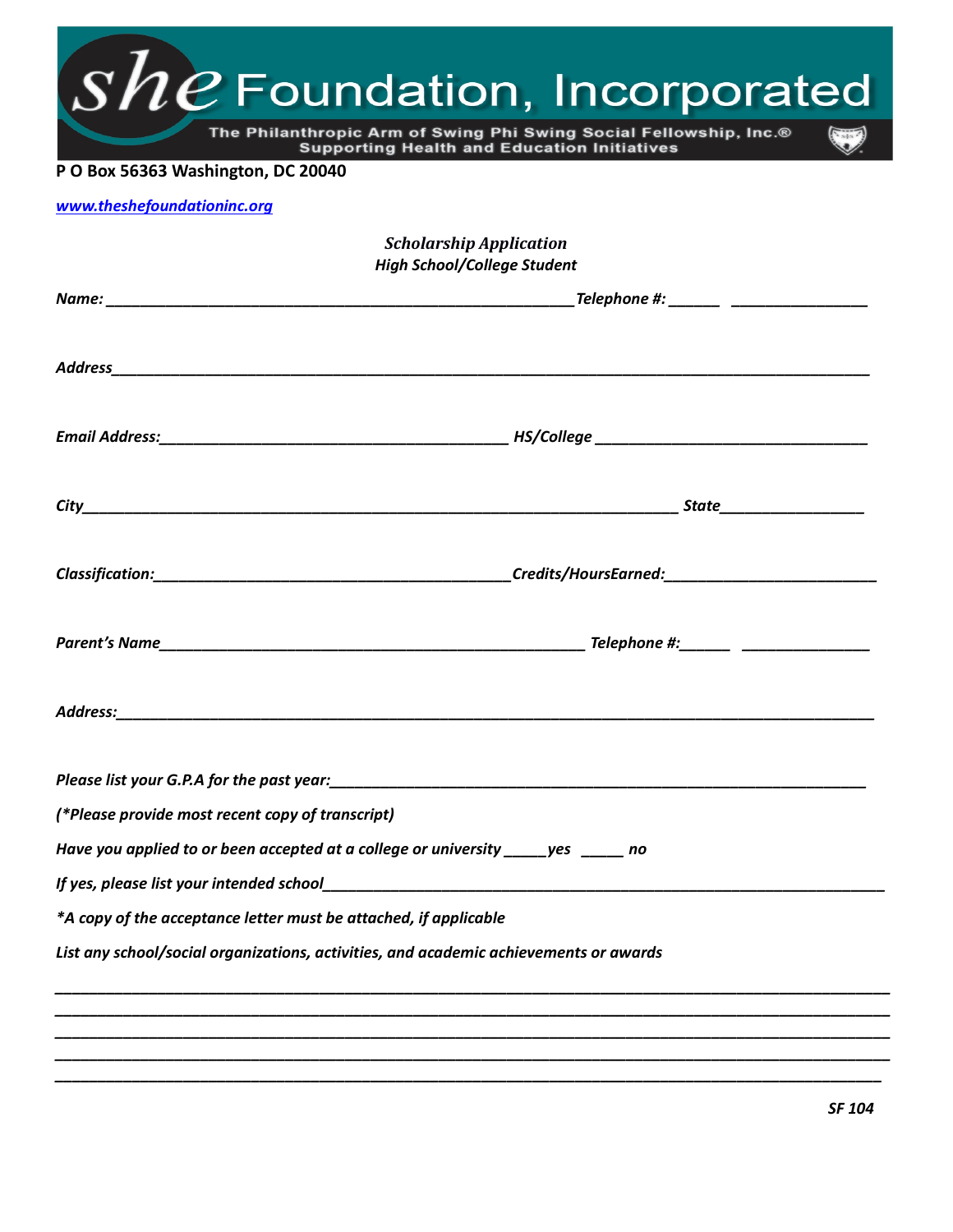List any community service activities. Use separate sheet if additional space is required.

Please write a one-page type-written essay describing why you feel worthy of this scholarship and submit with this application.

\_\_\_\_\_\_\_\_\_\_\_\_\_\_\_\_\_\_\_\_\_\_\_\_\_\_\_\_\_\_\_\_\_\_\_\_\_\_\_\_\_\_\_\_\_\_\_\_\_\_\_\_\_\_\_\_\_\_\_\_\_\_\_\_\_\_\_\_\_\_\_\_\_\_\_\_\_\_\_\_\_\_\_\_\_\_\_\_\_\_\_\_

\_\_\_\_\_\_\_\_\_\_\_\_\_\_\_\_\_\_\_\_\_\_\_\_\_\_\_\_\_\_\_\_\_\_\_\_\_\_\_\_\_\_\_\_\_\_\_\_\_\_\_\_\_\_\_\_\_\_\_\_\_\_\_\_\_\_\_\_\_\_\_\_\_\_\_\_\_\_\_\_\_\_\_\_\_\_\_\_\_\_\_\_\_\_\_\_\_\_ \_\_\_\_\_\_\_\_\_\_\_\_\_\_\_\_\_\_\_\_\_\_\_\_\_\_\_\_\_\_\_\_\_\_\_\_\_\_\_\_\_\_\_\_\_\_\_\_\_\_\_\_\_\_\_\_\_\_\_\_\_\_\_\_\_\_\_\_\_\_\_\_\_\_\_\_\_\_\_\_\_\_\_\_\_\_\_\_\_\_\_\_\_\_\_\_\_\_ \_\_\_\_\_\_\_\_\_\_\_\_\_\_\_\_\_\_\_\_\_\_\_\_\_\_\_\_\_\_\_\_\_\_\_\_\_\_\_\_\_\_\_\_\_\_\_\_\_\_\_\_\_\_\_\_\_\_\_\_\_\_\_\_\_\_\_\_\_\_\_\_\_\_\_\_\_\_\_\_\_\_\_\_\_\_\_\_\_\_\_\_\_\_\_\_\_\_

\_\_\_\_\_\_\_\_\_\_\_\_\_\_\_\_\_\_\_\_\_\_\_\_\_\_\_\_\_\_\_\_\_\_\_\_\_\_\_\_\_\_\_\_\_\_\_\_\_\_\_\_\_\_\_\_\_\_\_\_\_\_\_\_\_\_\_\_\_\_\_\_\_\_\_\_\_\_\_\_\_\_\_\_\_\_\_\_\_\_\_\_\_\_\_\_\_\_ \_\_\_\_\_\_\_\_\_\_\_\_\_\_\_\_\_\_\_\_\_\_\_\_\_\_\_\_\_\_\_\_\_\_\_\_\_\_\_\_\_\_\_\_\_\_\_\_\_\_\_\_\_\_\_\_\_\_\_\_\_\_\_\_\_\_\_\_\_\_\_\_\_\_\_\_\_\_\_\_\_\_\_\_\_\_\_\_\_\_\_\_\_\_\_\_\_\_

How did you find out about the SHE Foundation, Inc. scholarship application? (Briefly)

Applicant Statement

I certify, to the best of my knowledge and belief, that the above statements given, truly, represent my background and experience. I therefore give permission to She Foundation, Inc. to investigate any given information on my background. I also give my employer and educational institution permission to provide the She Foundation, Inc., with requested information on my background.

Signature: \_\_\_\_\_\_\_\_\_\_\_\_\_\_\_\_\_\_\_\_\_\_\_\_\_\_\_\_\_\_\_\_\_\_\_\_\_\_\_\_\_\_\_\_\_\_\_\_\_\_\_\_\_\_\_\_ Date: **\_\_\_\_\_\_\_\_\_\_\_\_\_\_\_\_\_\_\_\_\_\_\_\_**

## **Photo/Video Release (Check One)**

During this program photographs and videos may be taken of your child. This media may be used for promotional purposes in the Foundation's publications. At times, members of the news media or others associated with documenting our activities may also be present to take pictures or video.

\_\_\_\_\_ Yes, I give permission for my child to be photographed or videoed while participating in this activity.

No, I do not give permission for my child to be photographed or videoed while participating in this activity.

PARENT/GUARDIAN NAME (PRINTED): \_\_\_\_\_\_\_\_\_\_\_\_\_\_\_\_\_\_\_\_\_\_\_\_\_\_\_\_\_\_\_\_\_\_\_\_\_\_\_\_\_\_\_\_\_\_\_\_\_\_\_\_\_\_\_\_\_\_\_\_\_\_\_\_\_\_

PARENT/GUARDIAN SIGNATURE: \_\_\_\_\_\_\_\_\_\_\_\_\_\_\_\_\_\_\_\_\_\_\_\_\_\_\_\_\_\_\_\_\_\_\_\_\_\_\_\_\_\_\_\_\_ DATE: \_\_\_\_\_\_\_\_\_\_\_\_\_\_\_\_\_\_\_\_

| Please submit completed application to: |
|-----------------------------------------|
| The SHE Foundation, Inc.                |
| <b>Scholarship Committee</b>            |
| P O Box 56363 Washington, DC 20040      |
| Or E-mail To:                           |
| shefoundationinc@gmail.com              |
| or aquadella@hotmail.com                |